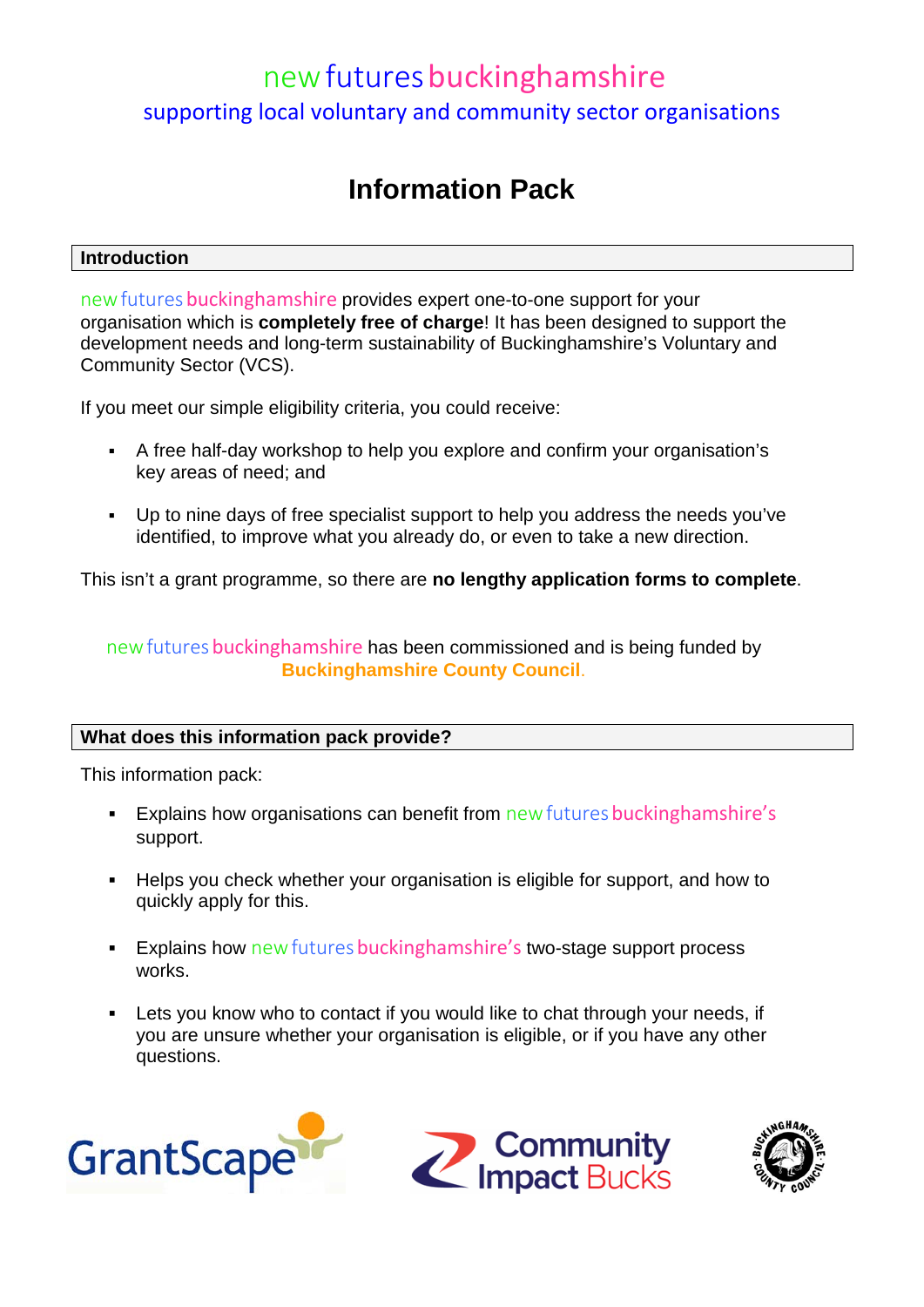### **The specialist support your organisation could receive:**

new futures buckinghamshire has ten specialist support packages available. These cover the following areas, each of which can be tailored to meet your organisation's specific needs:

| <b>Finance and income generation</b>  | New ways of working                                                         |
|---------------------------------------|-----------------------------------------------------------------------------|
| (managing finances and raising funds) | (including setting up new services,<br>collaborations and partnerships)     |
| <b>Strategy and planning</b>          | <b>Performance</b><br>(to help maximise efficiency and<br>effectiveness)    |
| Governance and legal structures       | <b>Research and evidence gathering</b>                                      |
| People, HR and employment             | <b>Information &amp; Communications</b><br><b>Technology (ICT) Services</b> |
| <b>Marketing and communications</b>   | <b>Facilities and supply management</b>                                     |

## **Who is eligible to receive support?**

To be eligible for support from new futures buckinghamshire your organisation must meet the following requirements:

- Be based in Buckinghamshire.
- Be not-for-profit or non profit-distributing. This includes:
	- Voluntary and community groups;
	- Faith groups, provided that they are carrying out non-faith based activities for wider social and community benefit;
	- Social enterprises (including credit unions, co-operatives, social firms, community owned enterprises, community interest companies and development trusts) provided that any profits made are reinvested to sustain and further their main activities and are not distributed;
	- Buckinghamshire-based organisations that are affiliated to national umbrella groups (e.g. Age UK and Citizens Advice Bureaux), provided that they have their own constitution and produce their own financial accounts.

{We regret that we are unable to assist statutory organisations, Parish Councils, individuals and businesses under the scheme.}

Deliver the majority of its activities/services to people living in Buckinghamshire.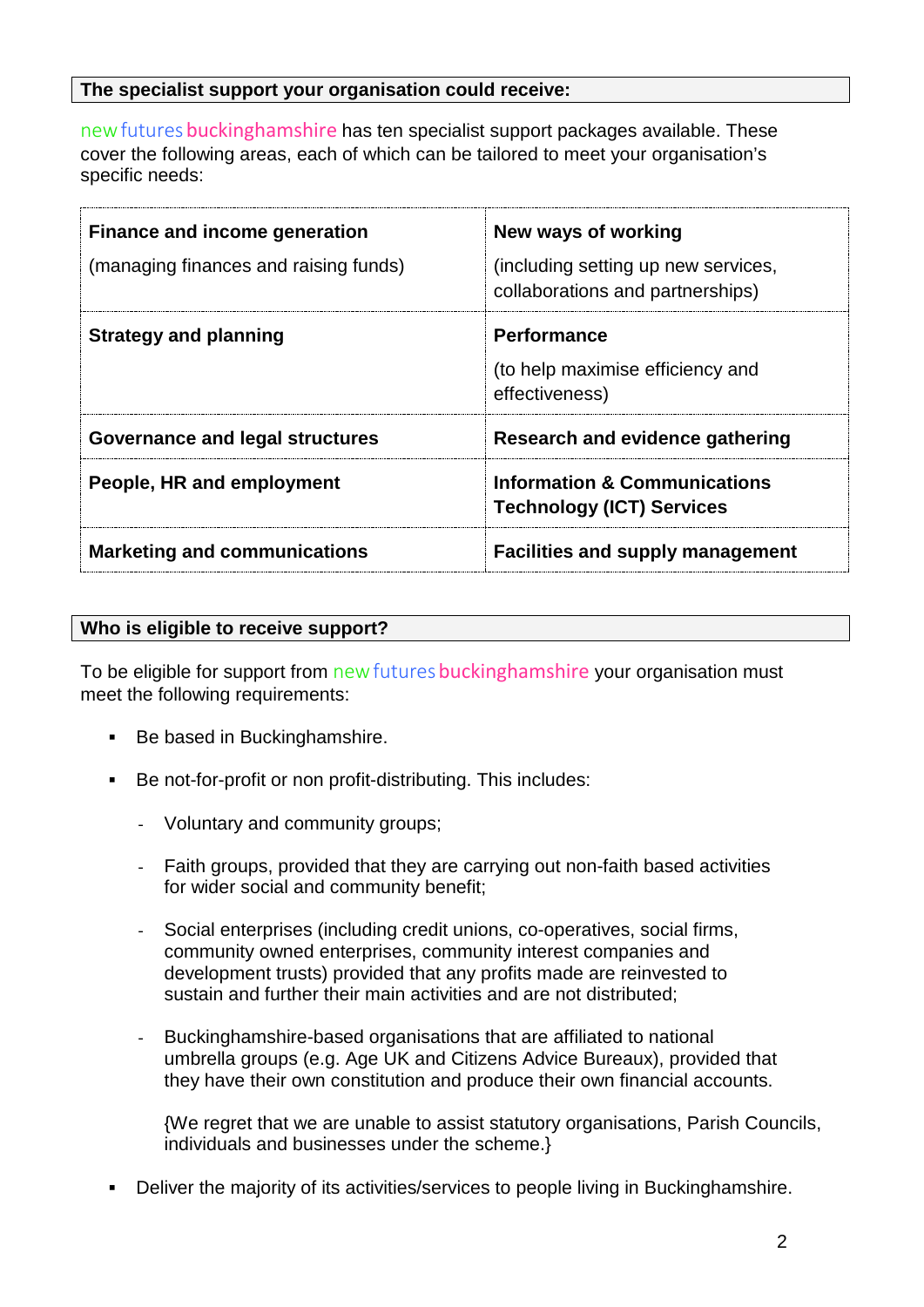- Have a gross annual [i](#page-2-0)ncome of less than £1 million  $\mathbf{i}$
- Contribute, via its activities and/or services, to one or more of Buckinghamshire County Council's priorities, as detailed below.
- Have a bank account with at least two signatories.

# **What are Buckinghamshire County Council's priorities?**

As detailed above, to be eligible for support from new futures bucking hamshire your organisation's activities and/or services should contribute to one or more of the County Council's priorities. These are as follows:

- 1. Improving the lives of vulnerable adults, families and/or children. [ii](#page-2-1)
- 2. Delaying and reducing the need for care and support.
- 3. Improving the quality of life for people with care and support needs and their carers.
- 4. Supporting young children to be ready for school.
- 5. Making sure young people are prepared for the world of work and adult life.
- 6. Providing positive activities for disadvantaged children and young people. [iii](#page-2-2)
- 7. Increasing the numbers of young people volunteering.
- 8. Enabling all communities to access key education services and facilities.
- 9. Supporting the provision of skills training or other interventions to improve the employability of local people.
- 10. Improving the public health of disadvantaged <sup>[iv](#page-2-3)</sup> Buckinghamshire residents.
- 11.Improving community safety, and reducing crime and the fear of crime.
- 12.Promoting and encouraging sustainable approaches to energy, water, waste and transport.
- 13.Improving and protecting the Green Belt, the Area of Outstanding Natural Beauty (AONB), Rights of Way and Green Spaces.
- <span id="page-2-0"></span>14.Helping communities to provide more services for themselves.

 $\overline{a}$ i It doesn't matter if you are receiving either grant or contract funding from the County Council.

<span id="page-2-1"></span>ii Particularly by providing early help and early intervention activities and services to help families and individuals before they reach the point of crisis.

<span id="page-2-2"></span> $\ddot{m}$  Disadvantage may result from living in – or being affected by - poverty and deprivation, disability, illness, abuse and / or neglect or behavioural problems.

<span id="page-2-3"></span>iv See iii above.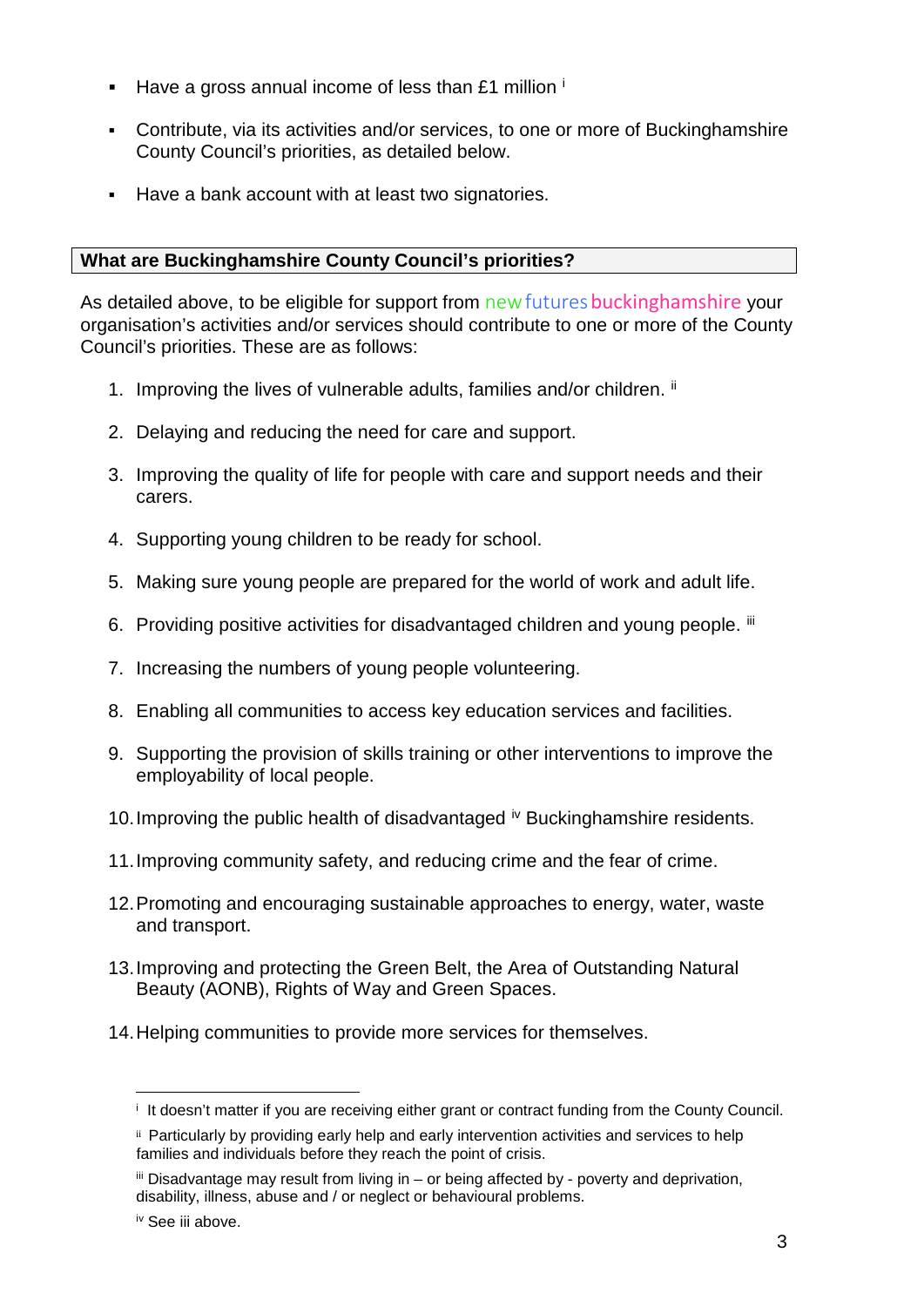15.Working, or planning to work with, the County Council to deliver services in new or different ways.

#### **An overview of the support available from** newfuturesbuckinghamshire**:**

new futures buckinghamshire is being managed for Buckinghamshire County Council by **[GrantScape](http://www.grantscape.org.uk/)**, an independent fund manager and registered charity, based near Milton Keynes. Their contact details are provided below.

The free one-to-one support available is provided in two stages, as detailed below. We have also produced a simple flowchart (please see Appendix A), to show how the process works.

#### **Stage 1 - Development planning support**

During a half-day workshop, **[Community Impact Bucks](http://www.communityimpactbucks.org.uk/)** will help you identify your organisation's key areas of need and will record these in a short development plan.

Community Impact Bucks is the registered charity that promotes excellence in voluntary and community services in Buckinghamshire.

#### **Stage 2 - Specialist support**

To help your organisation address the key needs identified during Stage 1, specialist support will be available via ten support packages. Each support package will be tailored to meet your organisation's specific needs and will take from 1-3 days, spread over a period of no more than 3 months.

The specialist support packages will be delivered by approved experts and cover the following areas:

| Finance and income generation   | New ways of working              |
|---------------------------------|----------------------------------|
| Strategy and planning           | Performance                      |
| Governance and legal structures | Research and evidence gathering  |
| People, HR and employment       | <b>ICT Services</b>              |
| Marketing and communications    | Facilities and supply management |

You will be eligible to receive up to three of these packages (i.e. up to nine days' free support) in any one year. Support will also be available to help you identify any longer-term activities that are necessary.

Further details of the topics covered by the specialist support packages is provided below.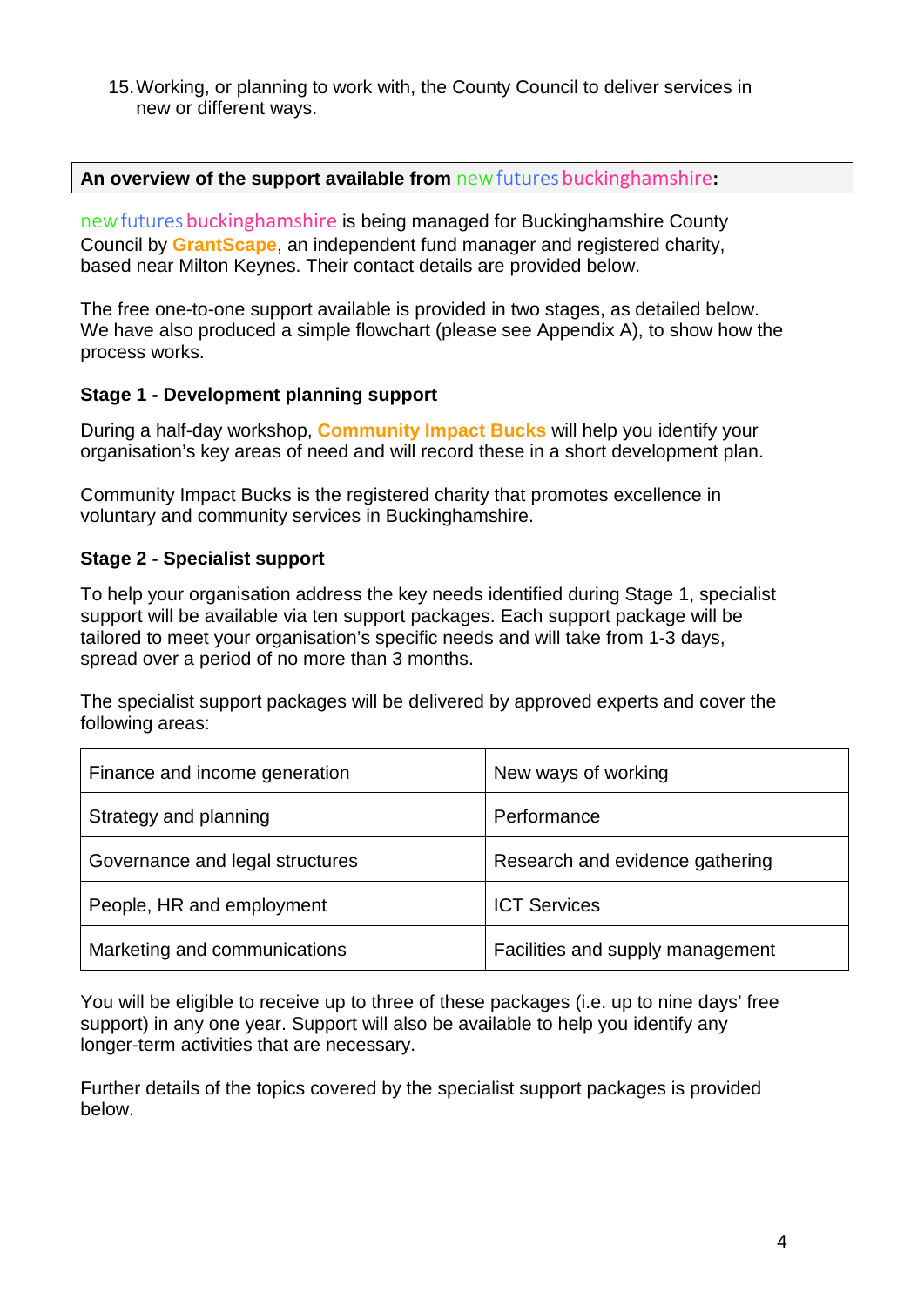### **How do we request support from** new futures bucking hamshire?

- First, you will need to complete a simple online **[Expression of Interest](https://newfutures.grantapps.net/form1/)**. This has been designed to be as user-friendly as possible, and full guidance on its completion is provided.
- In the Expression of Interest, you will be asked to provide some basic information about your organisation, including brief details of how its activities and/or services contribute to the County Council's priorities (above). This will enable GrantScape to verify your organisation's eligibility for support.
- The Expression of Interest will additionally ask you to confirm that your organisation is prepared to make the necessary time commitment if you are chosen to receive support.
- With the Expression of Interest, you will need to provide your organisation's:
	- Governing document or constitution (if you are a new organisation, a set of rules will be fine);
	- Latest financial accounts (if you are a new organisation, a written treasurer's report will be acceptable).

You will also need to confirm that you have a bank or building society account with a minimum of two signatories in place.

- If you are unable to access the internet or to use a computer, GrantScape will assist you with alternative arrangements. They will also help if you have any special communication needs.
- GrantScape will let you know if your Expression of Interest has been accepted. If it has, they will confirm this to you and will ask Community Impact Bucks to arrange your free Stage 1 development planning session.

#### **What will the Stage 1 development planning session with Community Impact Bucks involve?**

- During your free half-day session, Community Impact Bucks will help you to identify, or confirm, your organisation's main development priorities. In order to ensure that you have agreement and commitment from across your organisation, it is important that you have people at that session who can represent your governing body as well as your delivery team.
- Community Impact Bucks will explore your development priorities with you and will help you decide on the specialist support package (or packages) that your organisation will most benefit from. They will recommend the sequencing of these and the approved experts who could help you.
- Community Impact Bucks will then provide you with notes from the meeting and a draft development plan. You will need to finalise this and ensure that your board/management committee and key staff members understand and support it.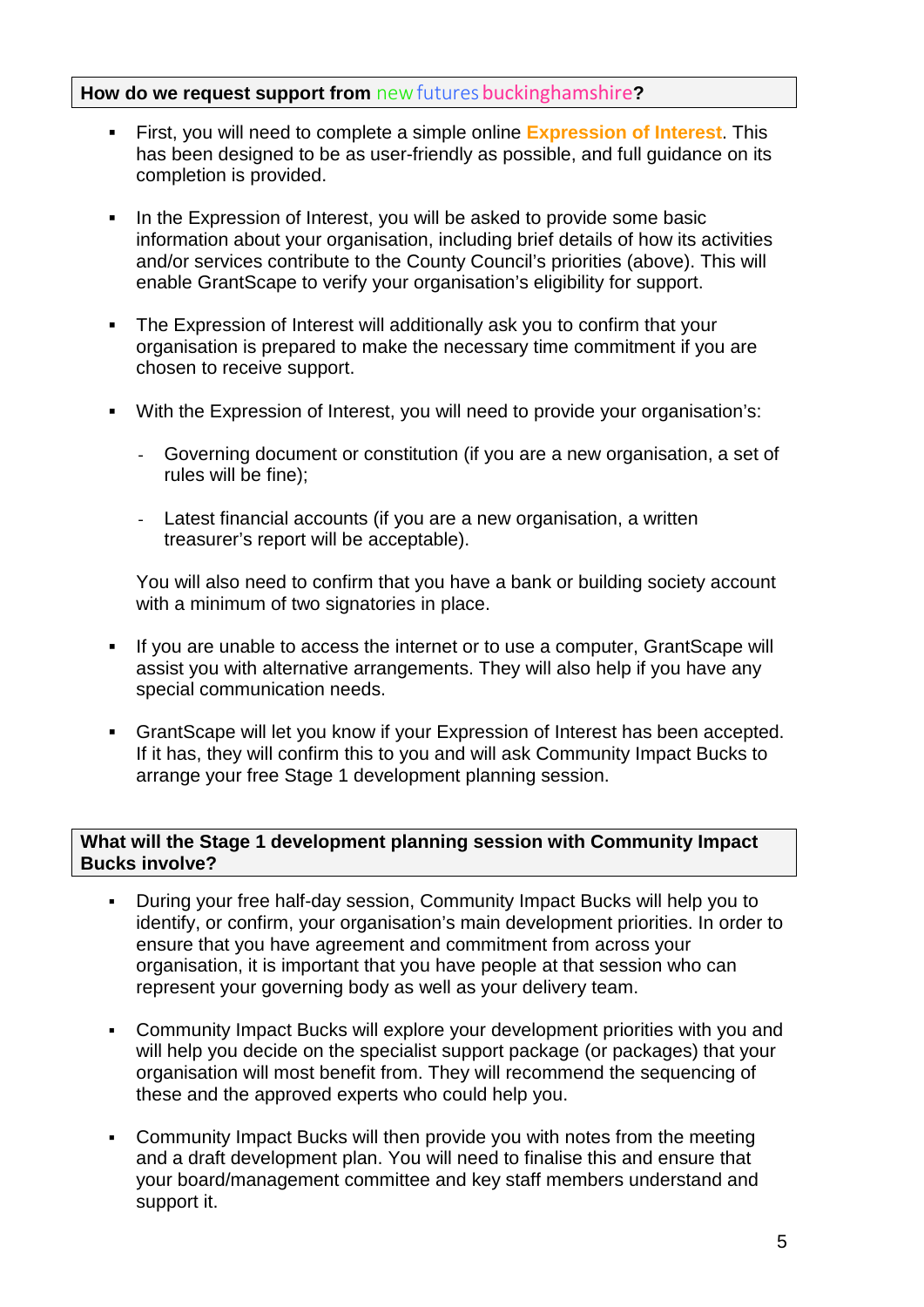Once signed-off, you will need to send your development plan to GrantScape. They will then arrange your first specialist support package.

Your specialist support package may take up to 3 days, depending on your organisation's specific requirements. This can be spread over a maximum period of 3 months.

#### **What do the ten specialist support packages actually cover?**

Here are brief details of the topics covered by the ten specialist support packages:

- **1. Finance and income generation:** This covers support in managing finances and your organisation's assets, complying with regulatory requirements and developing strategies and skills for generating income (including trading and selling services). Please note that it will not cover helping with specific bids or tenders as this activity is ineligible for support.
- **2. Strategy and planning:** This covers setting strategic and business priorities, managing change, project management and project costing. It also includes stakeholder and community/service-user engagement.
- **3. Governance and legal structures:** This covers all the steps required to ensure that your organisation has robust governance structures and procedures in place. It includes recruiting and developing trustees (who are responsible for good governance), entering into contracts and setting-up new organisations (i.e. where you are already a properly constituted organisation eligible for support from New Futures).
- **4. People, HR and employment:** This covers all areas from recruitment to staff/leadership development, and from employment law (including equality and diversity) to managing and developing volunteers. It also includes specialist areas such as HR benchmarking, conflict management, mediation and safeguarding.
- **5. Marketing and communications:** This covers communications and marketing strategies, making the most of media opportunities and how to integrate different communication methods most effectively. It includes using social media, developing website content, undertaking market research and managing events.
- **6. New ways of working:** This covers help for organisations considering settingup new types of service, new ways of delivering services or even new organisational structures. It includes collaborative working, mergers, consortia, asset transfers (including Community Asset Transfers).
- **7. Performance:** This covers some of the key areas to help ensure that your organisation is as effective and efficient as possible. It includes help to develop skills in monitoring and evaluating the value and quality of what your organisation does, and performance benchmarking.
- **8. Research and evidence gathering:** This covers how to carry out effective research and how best to interpret and present it. It will help your organisation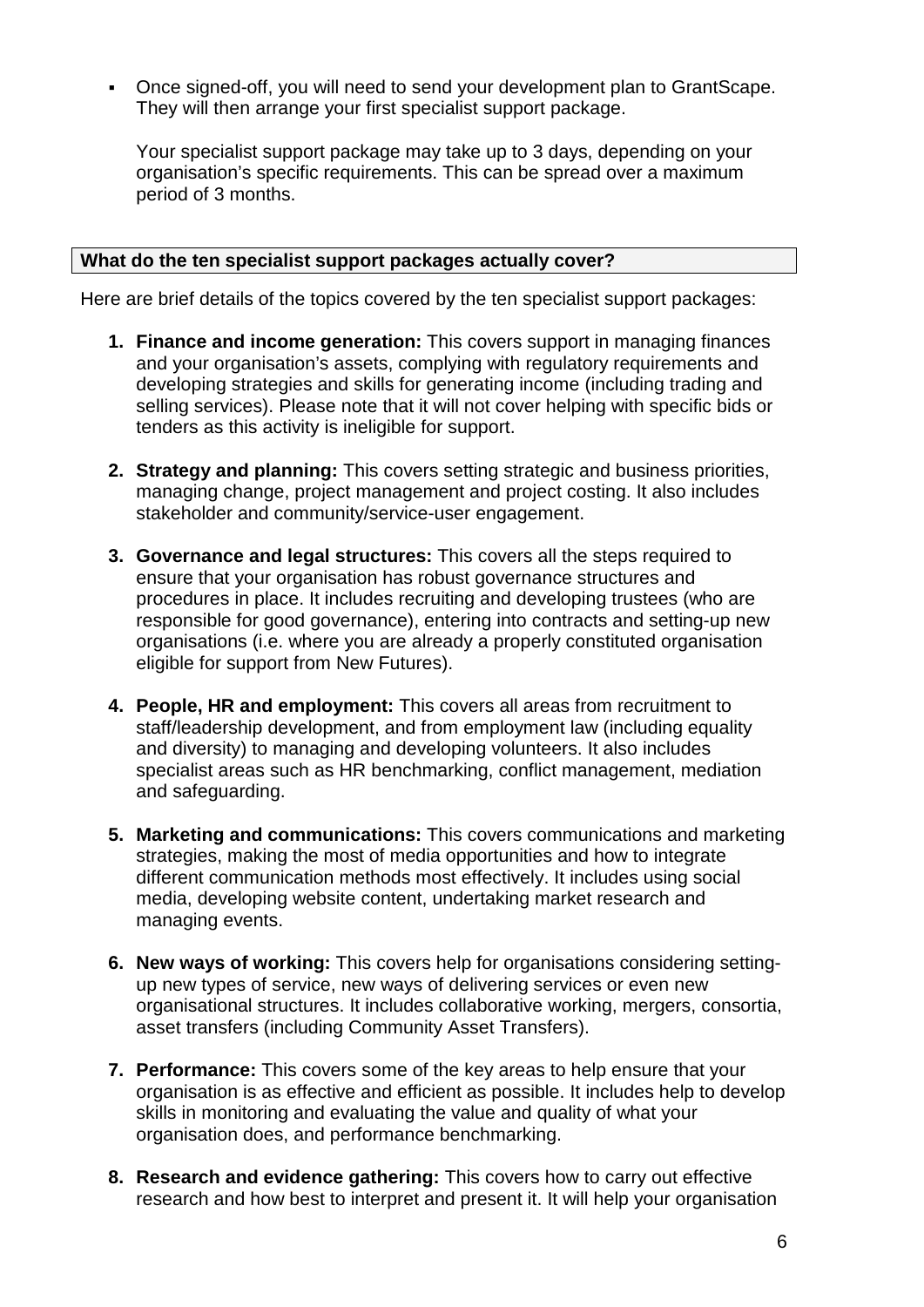to assess the impact of its policies and the results of different activities and approaches. It will also show you how to develop a strong evidence base for identifying needs which you can then demonstrate to potential funders.

- **9. Information and Communications Technology (ICT) services:** This covers making the most of ICT in your organisation's everyday activities. It includes setting ICT strategies, identifying requirements and how to implement them, and systems development and support. Data management and protection are also covered.
- **10.Facilities and supply management:** This covers all of the non-core things that your organisation needs to manage to function safely and effectively. It ranges from your premises (tenancies, maintenance, security etc) to the utilities that you use. It also includes licensing, and health and safety issues.

#### **Who are the approved experts for the specialist support packages?**

- In setting-up new futures bucking hamshire, the County Council has created a framework of carefully-chosen people with specialist skills in the ten areas covered by the support packages.
- All of these experts were chosen through an application process.
- Please note that it won't be possible to use anyone who isn't a selected member of our framework. This helps us to ensure that the highest standards of support will be provided.
- If you have a particular consultant who you are familiar with and would like to use, they first have to apply to the County Council to become an expert provider. Whether or not they are then registered to join the framework will depend on them meeting the necessary criteria, including as regards skills and experience.

#### **What will the expert providers' support involve?**

 Once your development plan has been completed and sent to GrantScape, you will be eligible to receive up to three support packages in any one year.

These will each take from 1-3 days, depending on your specific needs, and will be arranged to suit your availability. The support for each package can be spread over a maximum period of 3 months.

- After each support package has been completed, you will be asked to complete a simple evaluation and feedback form, telling us how the scheme's support has benefited your organisation. This process will be managed by GrantScape.
- Approximately 9 months after your support from new futures bucking hamshire has ended, we will ask you to complete a simple feedback form to tell us how valuable the support has been to your organisation over the intervening period. This process will be managed by GrantScape.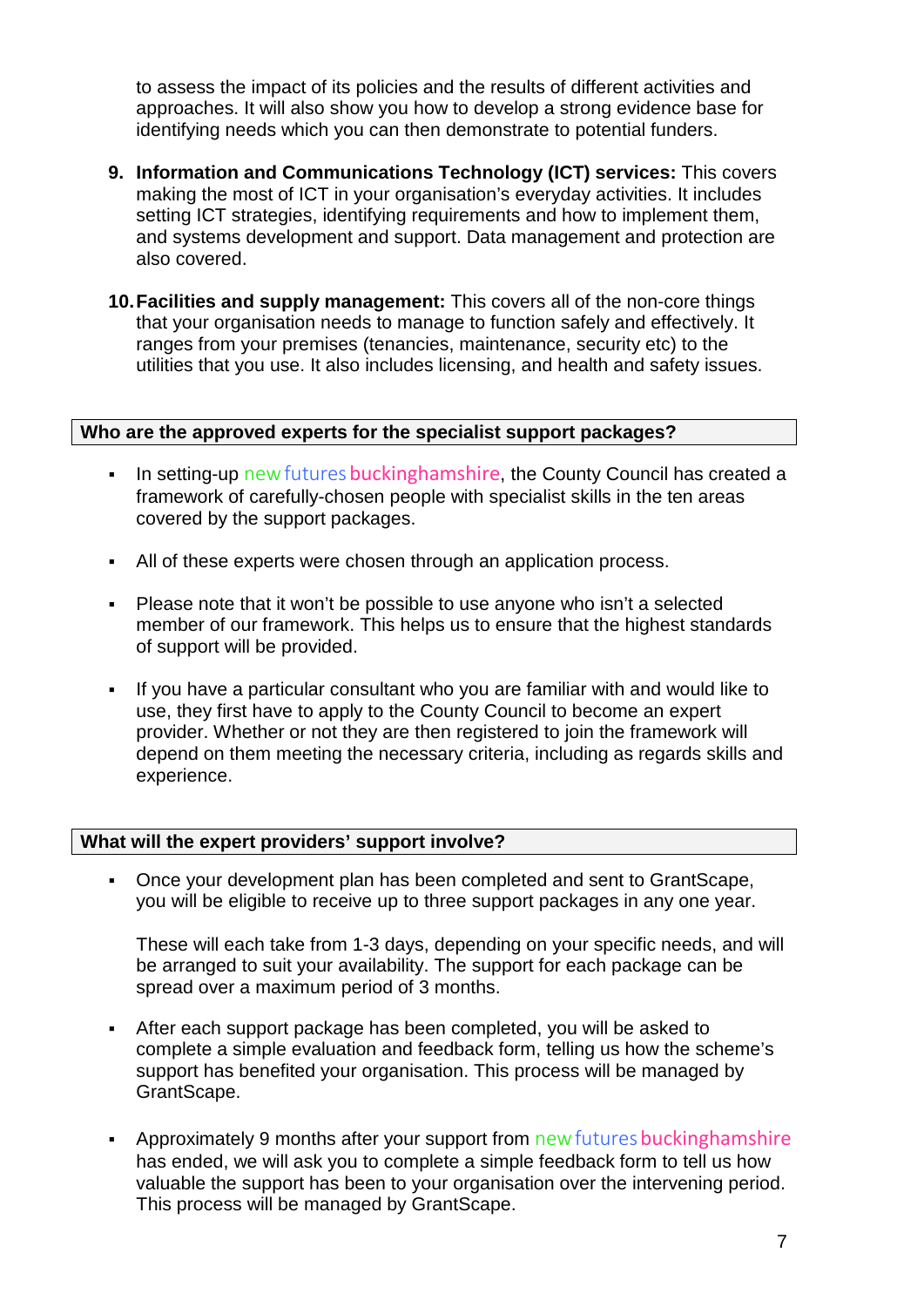## **Will the County Council see details of our development planning needs?**

- No. Buckinghamshire County Council fully understands that your development planning needs are sensitive and not for sharing outside newfutures buckinghamshire. This is particularly true if you are one of the County Council's existing service delivery providers, or are hoping to be one.
- The information that you provide to GrantScape, to Community Impact Bucks and to the approved experts supporting you will, therefore, be treated in complete confidence by them.
- The one exception is that GrantScape will be reporting to the County Council on the overall progress and successes of new futures buckinghamshire. As part of this, they will need to let the County Council have the names of the organisations that have received support. If you would prefer, though, you can ask GrantScape not to provide your organisation's name.
- Otherwise, all reporting by GrantScape to the County Council will be at an aggregate level, with no information being provided that would enable the County Council to identify your organisation's development needs, nor the support that you have actually received.
- This aggregated, anonymised information will be used to help inform and improve service delivery. General lessons learned will also be shared with the county's VCS support organisations so they can help other groups to improve.

#### **How do we contact GrantScape for help with any questions?**

- GrantScape will provide support over the telephone to help with any queries you may have. They will also be happy to have general discussions about the sort of development needs that new futures bucking hamshire can support.
- This support is available on Mondays Fridays, from 9am to 5pm. An answer phone and call-back service is available for messages left outside these times. To speak to GrantScape, please call: **01908 247637** and ask for Andrew Budd in the first instance.
- GrantScape also has a dedicated email address for any queries. This is: **nfb@grantscape.org.uk**

Please see Appendix A overleaf for the new futures buckinghamshire Process Flowchart.